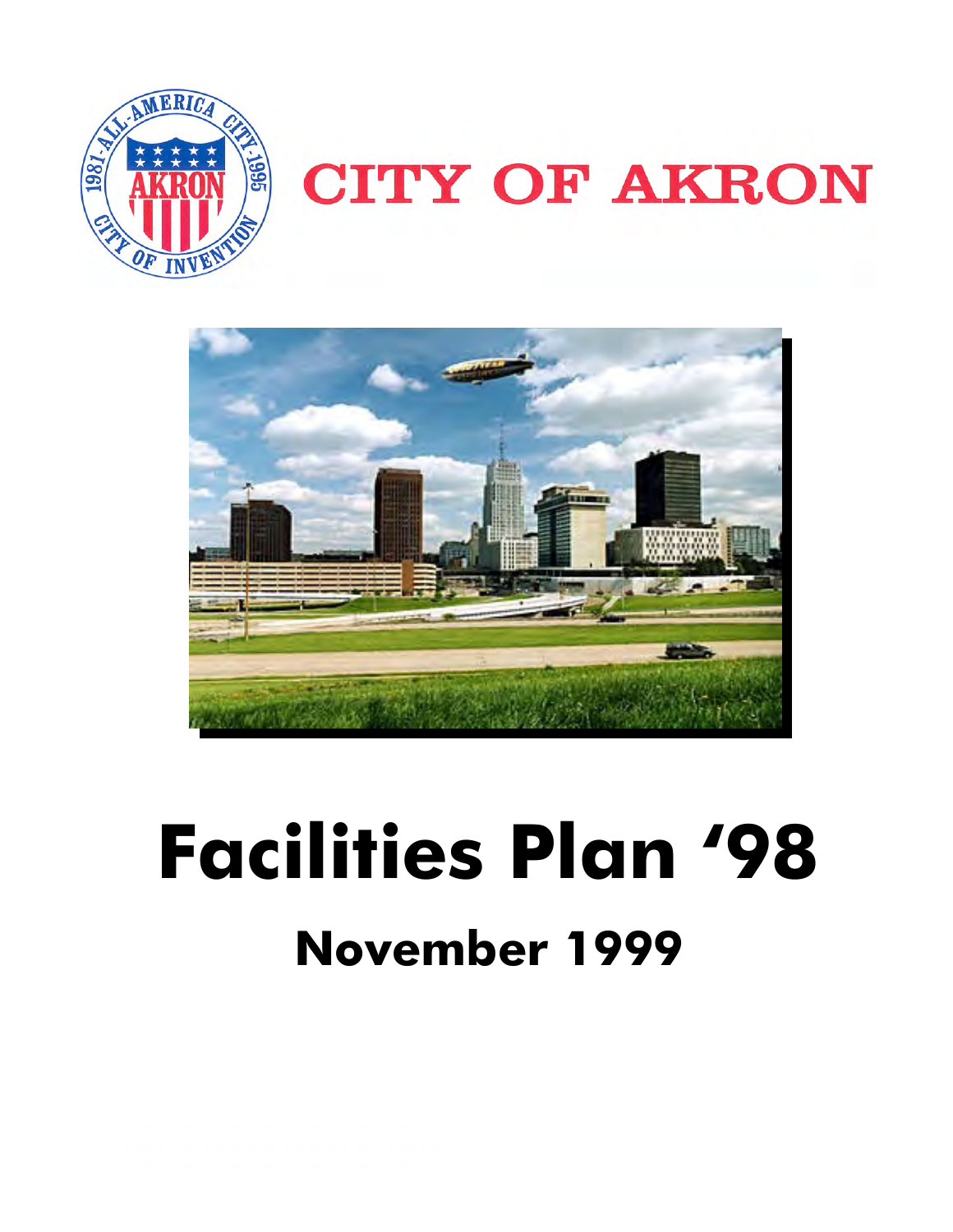## **Purpose and Background**

Under the Ohio EPA CSO Policy, the City of Akron was required to develop a Long Term Control Plan for its combined sewer overflows. As part of this comprehensive planning effort, the City developed five long-term CSO control alternatives that are evaluated and ranked in this memorandum.

The City and its consulting team prepared details for each alternative including wa-



ter quality benefits, compliance with the CSO Policy requirements, costs, public acceptability, and other related impacts. The City used hydraulic and water quality models to study the water quality impacts related to each of the five alternatives. Detailed information regarding the alternatives and water quality modeling results is presented in separate volumes of the Facilities Plan '98 Planning Report.

The purpose of this technical memorandum is to present the methodology and results of the evaluation of integrated alternatives developed under the City of Akron CSO planning effort. This memorandum is organized in the following manner:

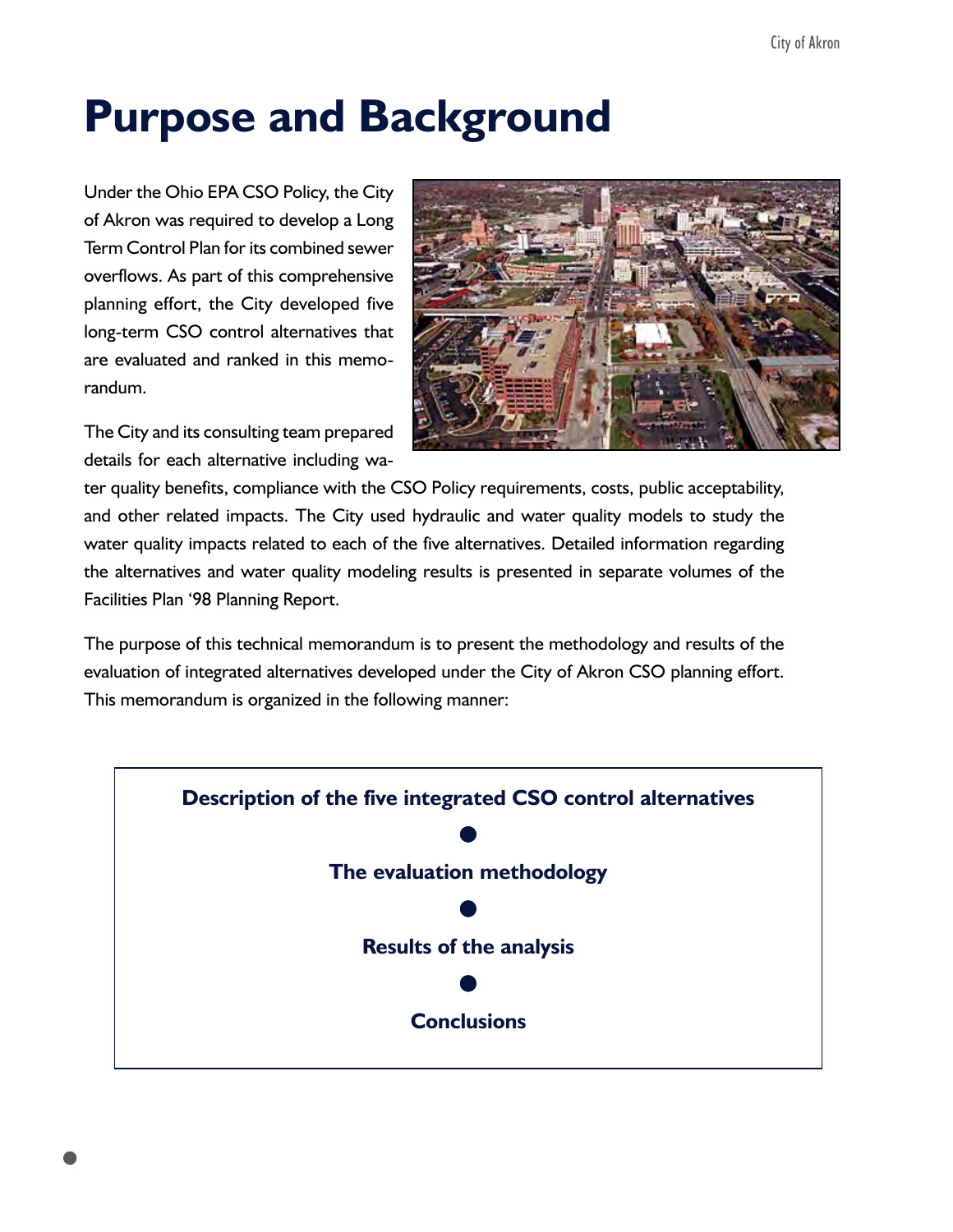### **Akron CSO Alternatives' Highlights**

The City evaluated collection system alternatives of complete separation, express sewers, Ohio Canal interceptor tunnel, Rack 40/parallel outfall sewer, Northside interceptor tunnel, and detention/treatment basins (end of pipe). Also evaluated were Water Pollution Control Station alternatives of additional retention, septage receiving station, tertiary treatment, effluent pumping, disinfection improvements and post aeration. Further, the City investigated non-traditional alternatives of greenway park improvements, setback incentives, stormwater retention and/or treatment, riparian improvements, in-stream aeration, stream restoration and industrial stormwater control.

The City developed five integrated alternatives as part of the CSO Long Term Control Plan integrating the CSO control technologies considered viable for Akron's system: sewer separation, storage/conveyance tunnels, for the Ohio Canal (OCI) and Northside (NSI), and detention/treatment basins (herafter referred to as detention basins for this report). Each integrated alternative was a combination of these technologies. Common to all alternatives, but not listed below (not included in this report) were WPCS retention basins, WPCS disinfection improvements, WPCS post-aeration, Little Cuyahoga River (LCR) stream restoration, and Cuyahoga River (CR) re-aeration structures. The five collection system alternatives were:

| <b>Alternative</b>                                                                                      | <b>Description</b>                                                                                                                            |
|---------------------------------------------------------------------------------------------------------|-----------------------------------------------------------------------------------------------------------------------------------------------|
| No.1: System-Wide Sewer Separation                                                                      | Separation of all combined areas, with the excep-<br>tion of racks (regulators) 31 and 40 which will<br>inlcude storage.                      |
| No.2: Ohio Canal Interceptor (OCI) and<br>Northside Interceptor (NSI) tunnels<br>plus detnetion basins. | OCI and NSI tunnels, 11 detention basins,<br>Northside Interceptor (NSI) tunnels<br>sewer separation in 7 CSO areas<br>plus detention basins. |
| No.3: OCI tunnel plus detention basins                                                                  | OCI tunnel, 15 detention basins, and<br>sewer separation in 7 CSO areas.                                                                      |
| No.4: NSI tunnel plus detention basins                                                                  | NSI tunnel, 18 detention basins,<br>and sewer separation in 9 CSO areas                                                                       |
| No.5: Detention basins                                                                                  | 22 detention basins and sewer separation<br>in 9 CSO areas                                                                                    |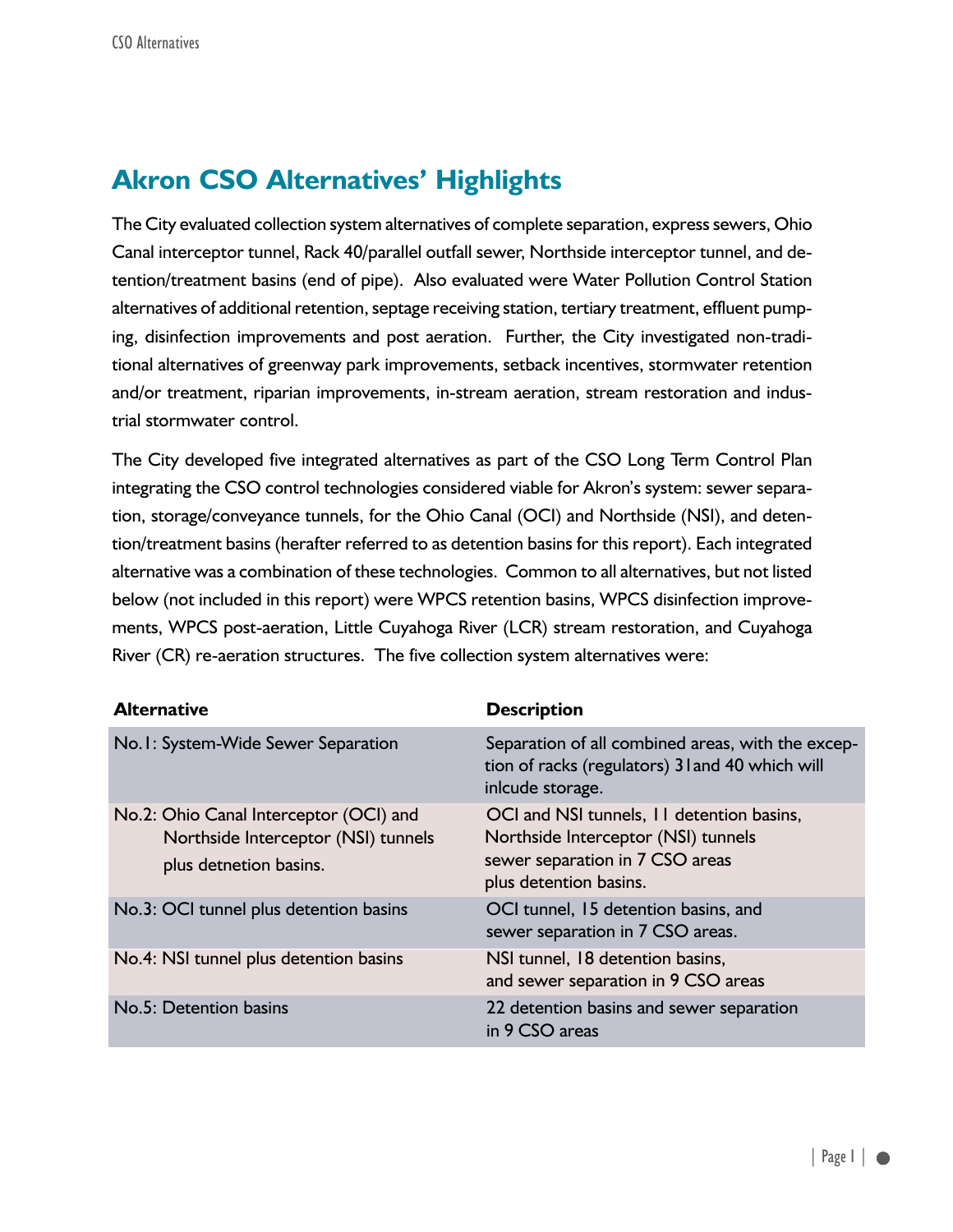# **Alternative Separation**



Figure 1

#### **Description**

The first of the five integrated alternatives considered in the development of the City's Long Term Control Plan was the system-wide separation of all combined sewer areas with the exception of Rack 31 which was combined with flows from Rack 40 and stored in a detention basin. A Rack is the term used by Akron for a combined sewer overflow regulator.

Alternative No. 1 consists of a detention basin for Racks 31 and 40, and separation of the 35 combined sewer areas tributary to Racks 3 through 39. Sewer separation, in general, consists of the installation of storm sewer throughout the combined sewer area.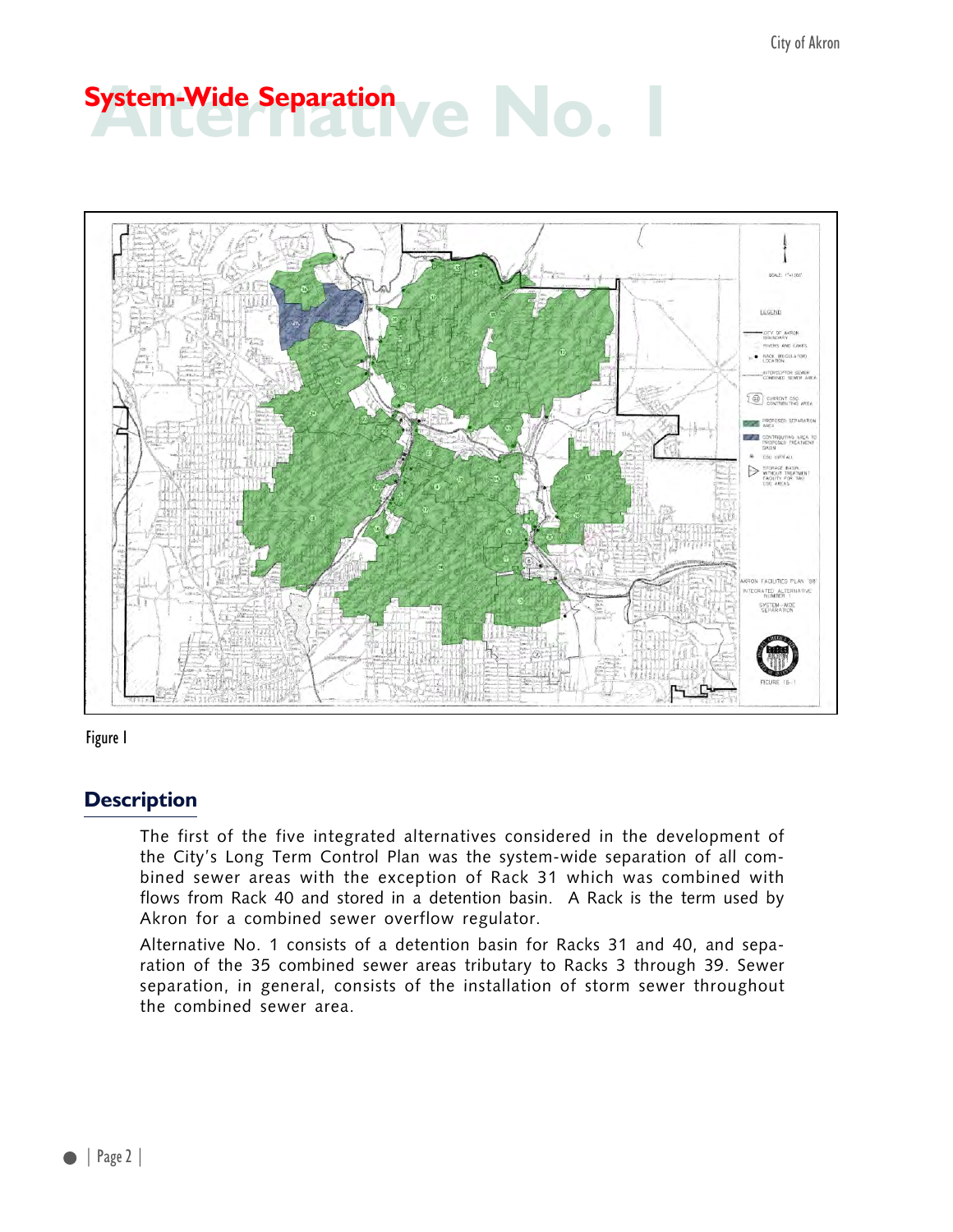System-Wide separation eliminates overflows at all but five locations (Racks 14,16,18,29, and the diversion chamber). The basin at Rack 40 and 31 overflows 3 times and bypass at the WPCS occurs 13 times per year. The table below shows the modeled annual quantities of pollutants (CBOD) discharged into receiving waters with implementation of this alternative:

Note that although the combined sewer overflows are reduced, the total storm water inflow to the receiving water is increased substantially (370,000 lbs. of CBOD per year).

| <b>Technology/Location</b>        | Events $(\#)$ | <b>Bypass Hours</b> | <b>CBOD Load (lbs.)</b> |
|-----------------------------------|---------------|---------------------|-------------------------|
| <b>Basins</b>                     |               |                     |                         |
| <b>NSI Tunnel</b>                 |               |                     |                         |
| <b>OCI</b> Tunnel                 |               |                     |                         |
| Separation                        | 20            | 426                 | 93,677                  |
| <b>Additional Storm</b>           |               |                     | 370,199                 |
| <b>Basin 31/40</b>                | 3             | 96                  | 77,255                  |
| <b>Total in Collection System</b> | 23            | 522                 | 541,131                 |
| <b>WPCS Bypass</b>                | ۱3            | 368                 | 255,840                 |

### **Alternative #1 - 1994 Annual Measures of Benefit**

#### **Costs**

Costs were prepared in 3 categories for each alternative: Capital costs, operation and maintenance costs, and present worth costs that combine the capital and O&M costs over the life cycle of the facilities taken as 50 years:

- Capital: \$998 million
- Annual O&M: \$1.2 million
- Present Worth: \$869 million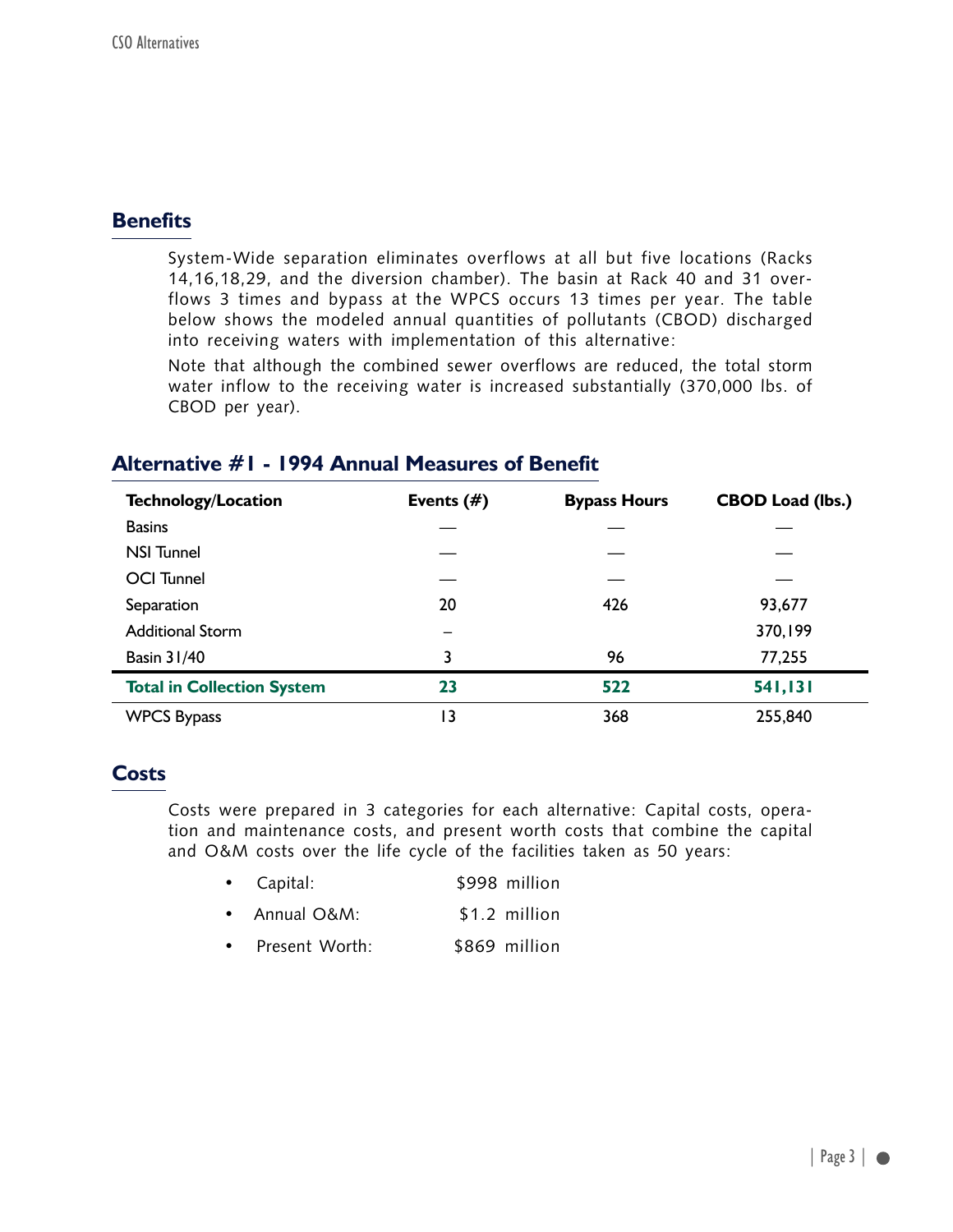## **Alternation Basin and local Separation Ohio Canal Interceptor and Northside Interceptor Tunnels**





### **Description**

The second alternative is a combination of storage/conveyance tunnels, sewer separation in 7 CSO contributing areas, and 11 detention basins.

The Ohio Canal Interceptor (OCI) Tunnel would serve Racks 4, 16, 17, 18, 19, 20, 23, 24, 37, 38, a portion of 21 and the Northside (NSI) Tunnel would serve Racks 32, 33, 34, and 35. Sewer separation would be performed in areas tributary to Racks 8, 9, 13, 25, 30, 39, and a portion of 21. Detention basins would be constructed for Racks 3, 5/7, 10/11, 12, 14, 15, 22, 26/28, 29/27, 31/40, and 36.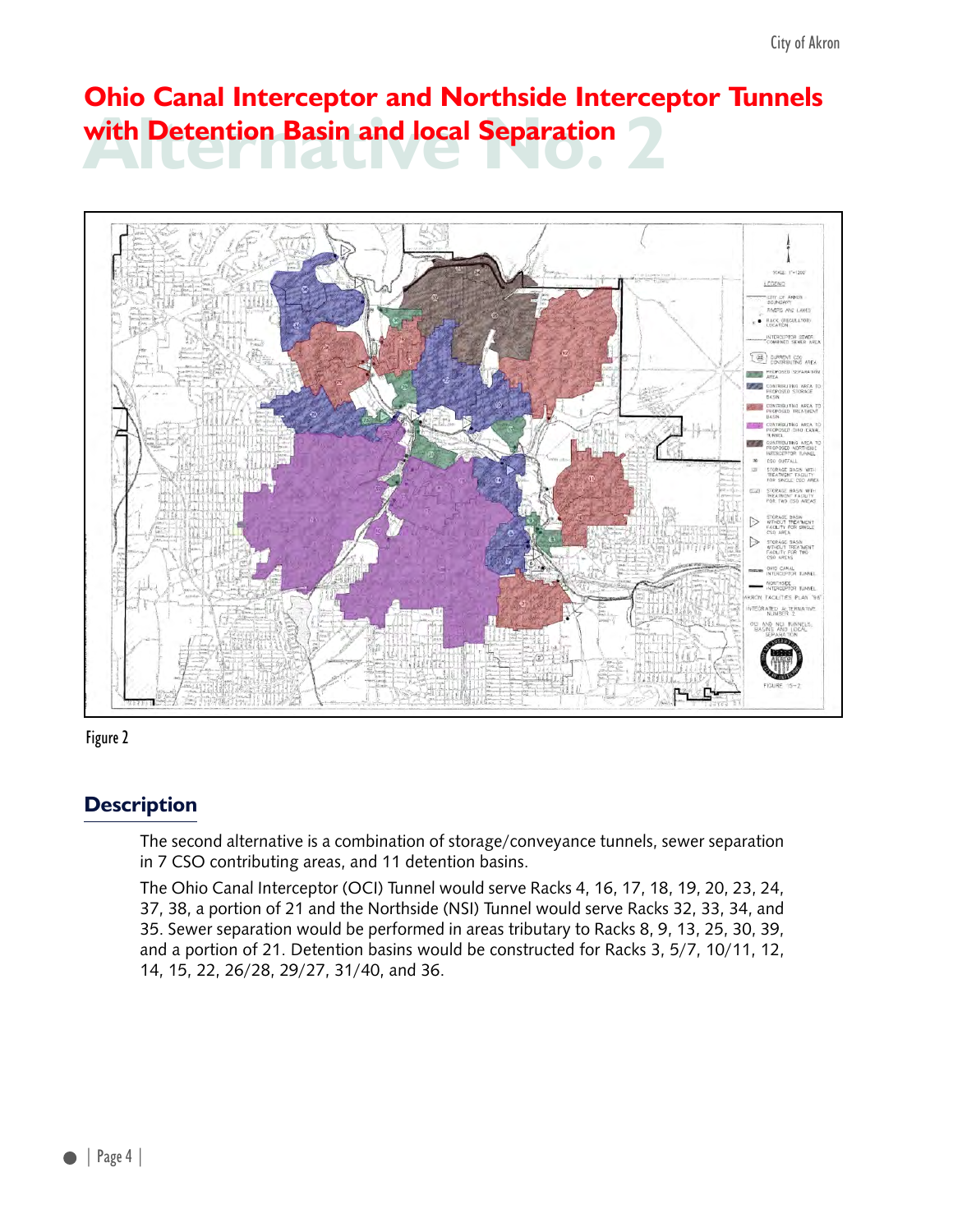The benefits related to construction of this alternative are shown in the table below. Again, the table shows the annual amount of pollutants, determined by the modeling effort, into the receiving waters.

### **Alternative #2 - 1994 Annual Measures of Benefit**

| <b>Technology/Location</b>        | Events $(\#)$ | <b>Bypass Hours</b> | <b>CBOD Load (lbs.)</b> |
|-----------------------------------|---------------|---------------------|-------------------------|
| <b>Basins</b>                     | 79            | 115                 | 53,913                  |
| <b>NSI Tunnel</b>                 | 7             | 19                  | 15,076                  |
| <b>OCI</b> Tunnel                 | 9             | 81                  | 149,360                 |
| Separation                        | 0             | 0                   | 0                       |
| <b>Additional Storm</b>           |               |                     | 15,569                  |
| <b>Basin 31/40</b>                | 4             | 97                  | 90,833                  |
| <b>Total in Collection System</b> | <b>II5</b>    | 362                 | 324,751                 |
| <b>WPCS Bypass</b>                | 50            | 684                 | 425,140                 |

### **Costs**

| • Capital :   | \$175 million |
|---------------|---------------|
| • Annual O&M: | 1.4 million   |

• Present Worth: \$188 million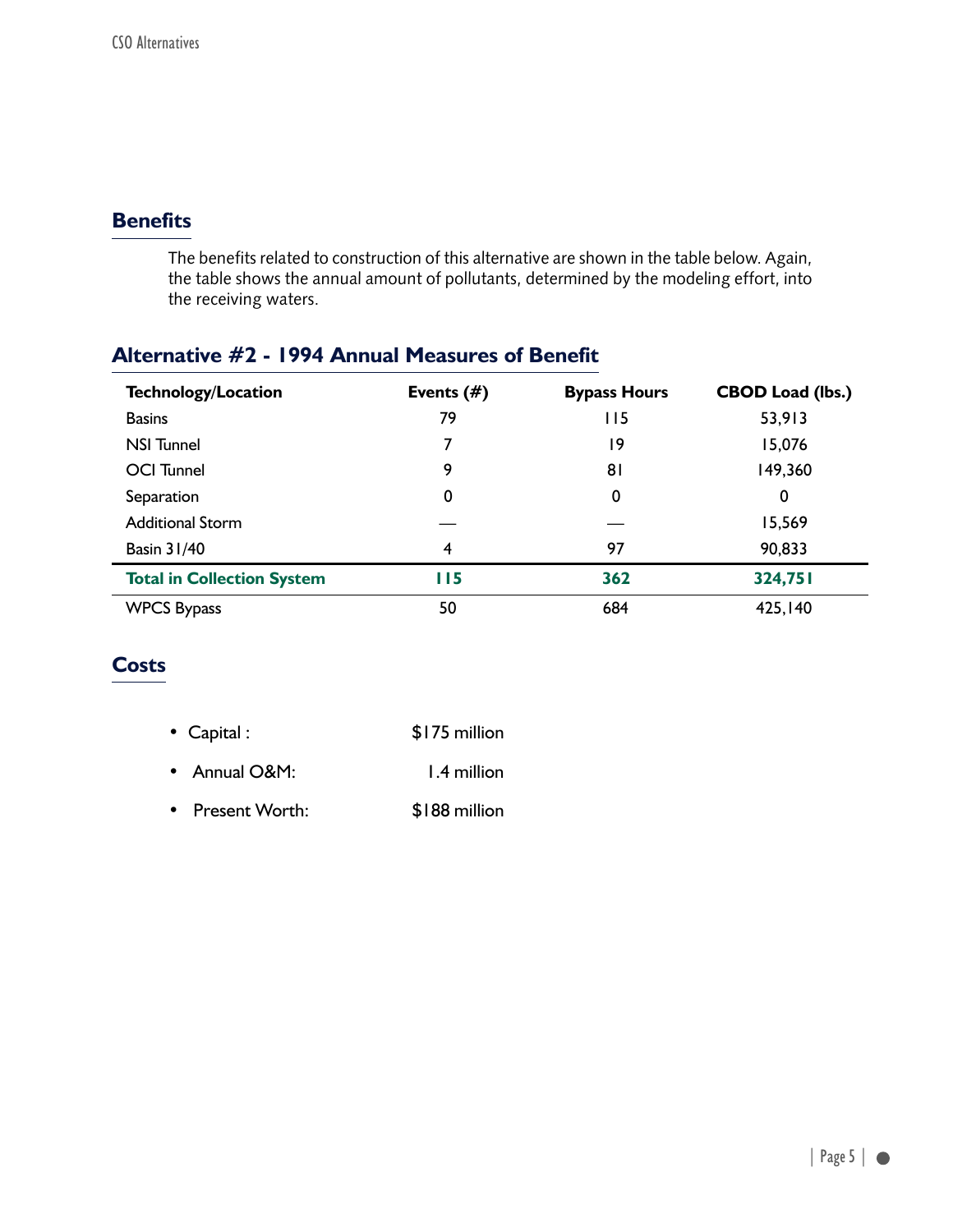## **Alternative No. 3 Ohio Canal Interceptor Tunnel. Detention Basins, and Local Separation**





### **Description**

The third of the five alternatives considered in the development of the City's Long Term Control Plan included a storage and conveyance tunnel along the Ohio Canal, separation of 7 CSO basins, and construction of 15 detention basins.

The Ohio Canal (OCI) Tunnel would serve Racks 4, 16, 17, 18, 19, 20, 23, 24, 37 and 38. Sewer separation would be performed in sewer areas tributary to Racks 8, 9, 13, 25, 30, 39, and a portion of 21 and 22. Detention basins would be constructed for Racks 3, 5/7, 10/11, 12, 14, 15, 22, 26/28, 27/29, 31/40, 32/33, 34, 35, and 36.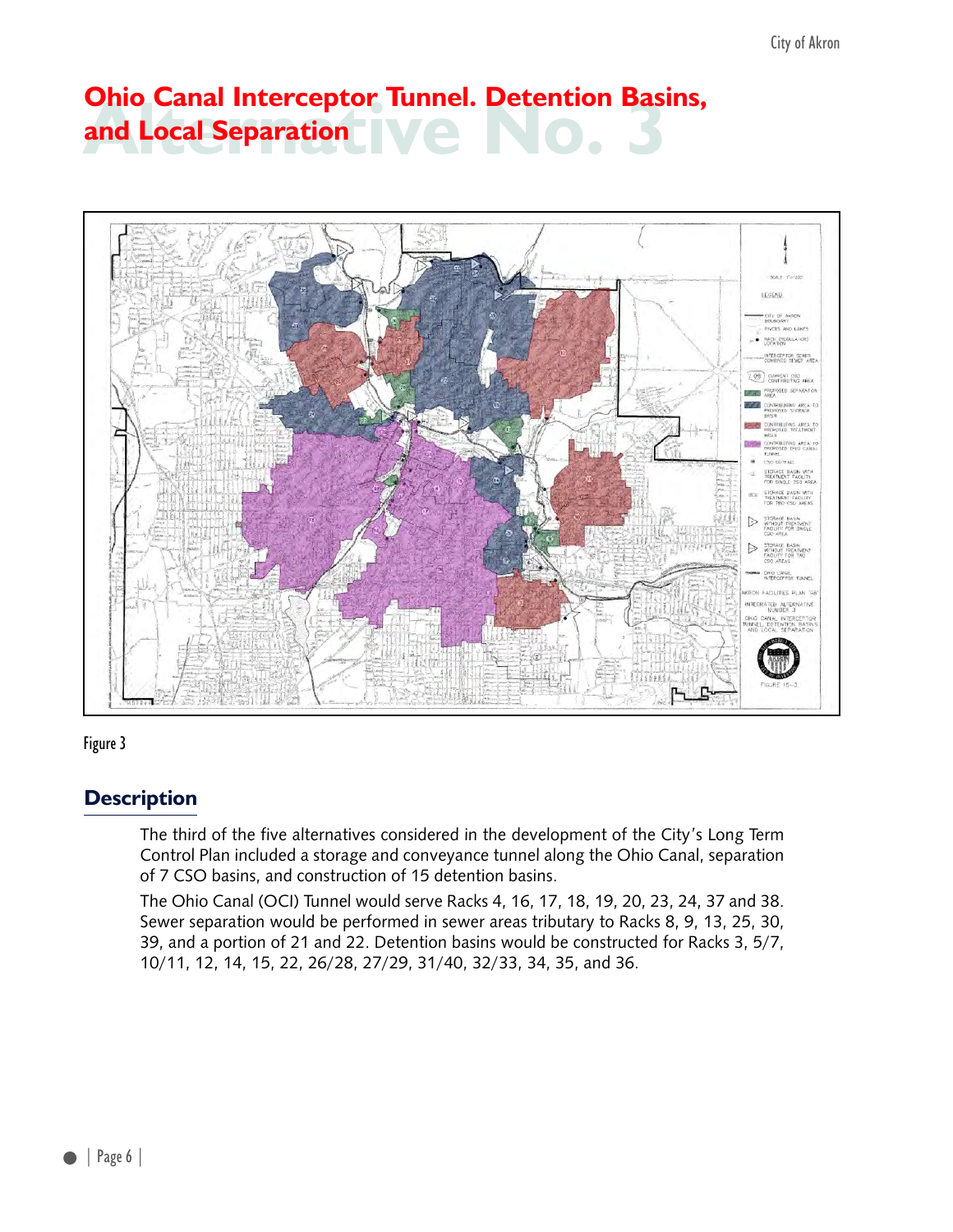The benefits related to this alternative as modeled by system simulations are presented in the table below. The table shows the amount of pollutants discharged into the receiving waters.

### **Alternative #3 - 1994 Annual Measures of Benefit**

| <b>Technology/Location</b>        | Events $(\#)$     | <b>Bypass Hours</b> | <b>CBOD Load (lbs.)</b> |
|-----------------------------------|-------------------|---------------------|-------------------------|
| <b>Basins</b>                     | 102               | 184                 | 65,561                  |
| <b>NSI</b> Tunnel                 |                   |                     |                         |
| <b>OCI</b> Tunnel                 | 9                 | 81                  | 149,360                 |
| Separation                        | 0                 | 0                   | 0                       |
| <b>Additional Storm</b>           |                   |                     | 15,569                  |
| <b>Basin 31/40</b>                | 4 to $17$         | 97 to 166           | 90,833 to 168,560       |
| <b>Total in Collection System</b> | <b>115 to 125</b> | 362 to 431          | 321,323 to 399,050      |
| <b>WPCS Bypass</b>                | $-50$             | $~1$ –684           | 425, 140 to 496, 300    |

### **Costs**

| $\bullet$ Capital : | \$153 million |
|---------------------|---------------|
| • Annual O&M:       | \$1.3 million |
| • Present Worth:    | \$164 million |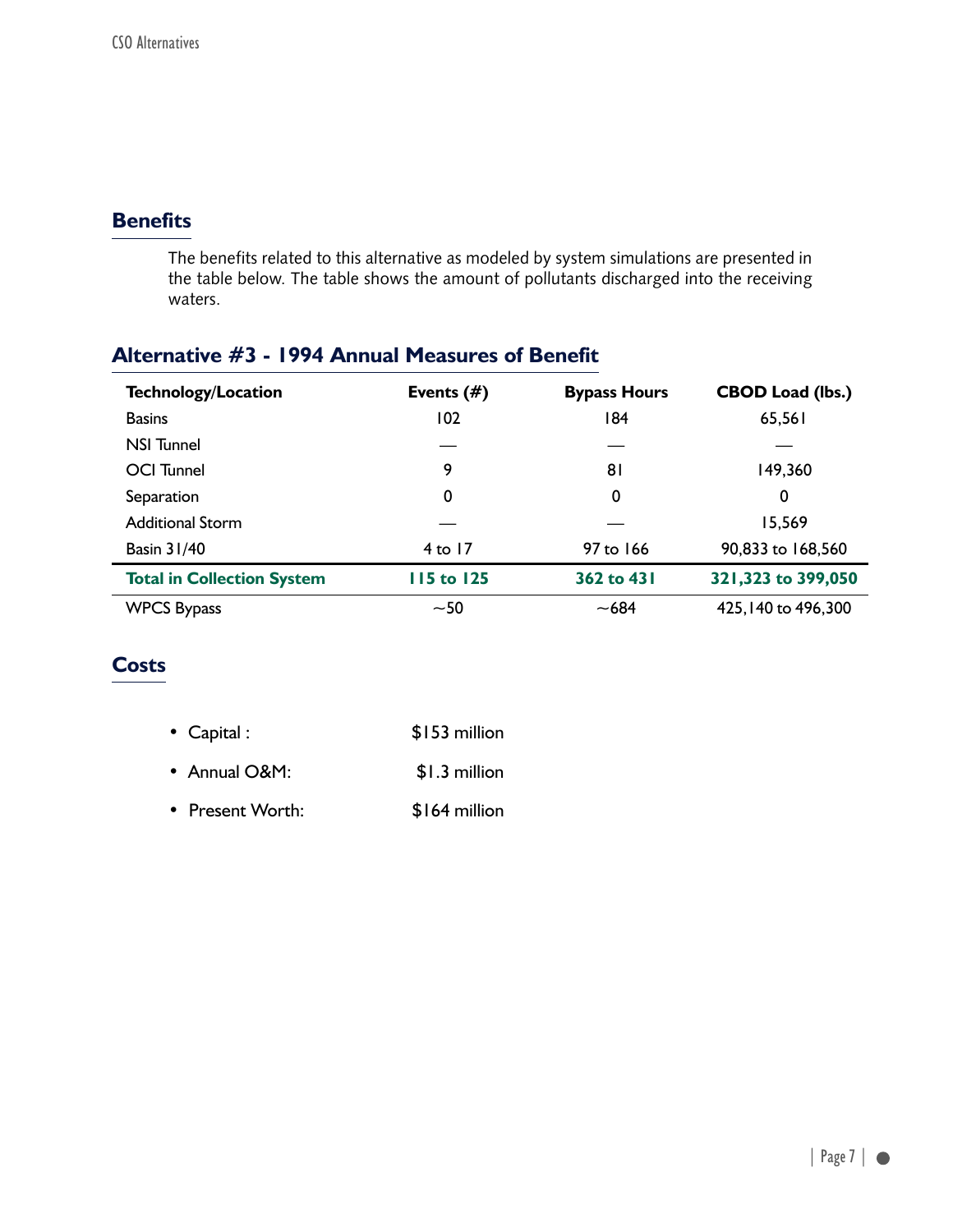# **Alternative Tunnel, Detention Basins, and Local Separation**





### **Description**

The forth alternative consists of a storage/conveyance tunnel along the Northside Interceptor (NSI), the separation of 9 local CSO contributing areas, and the construction of 18 detention basins.

The NSI tunnel would serve Racks 32, 33, 34, and 35. Sewer separation would be done in tributary areas for Racks 8, 9, 13, 21, 23, 25, 30, 37, 39 and a portion of 22. Detention basins would serve Racks 3,4, 5/7, 10/11, 12, 14, 15, 16, 17/38, 18, 19, 20,22, 24, 26/ 28, 27/29, 31/40, and 36.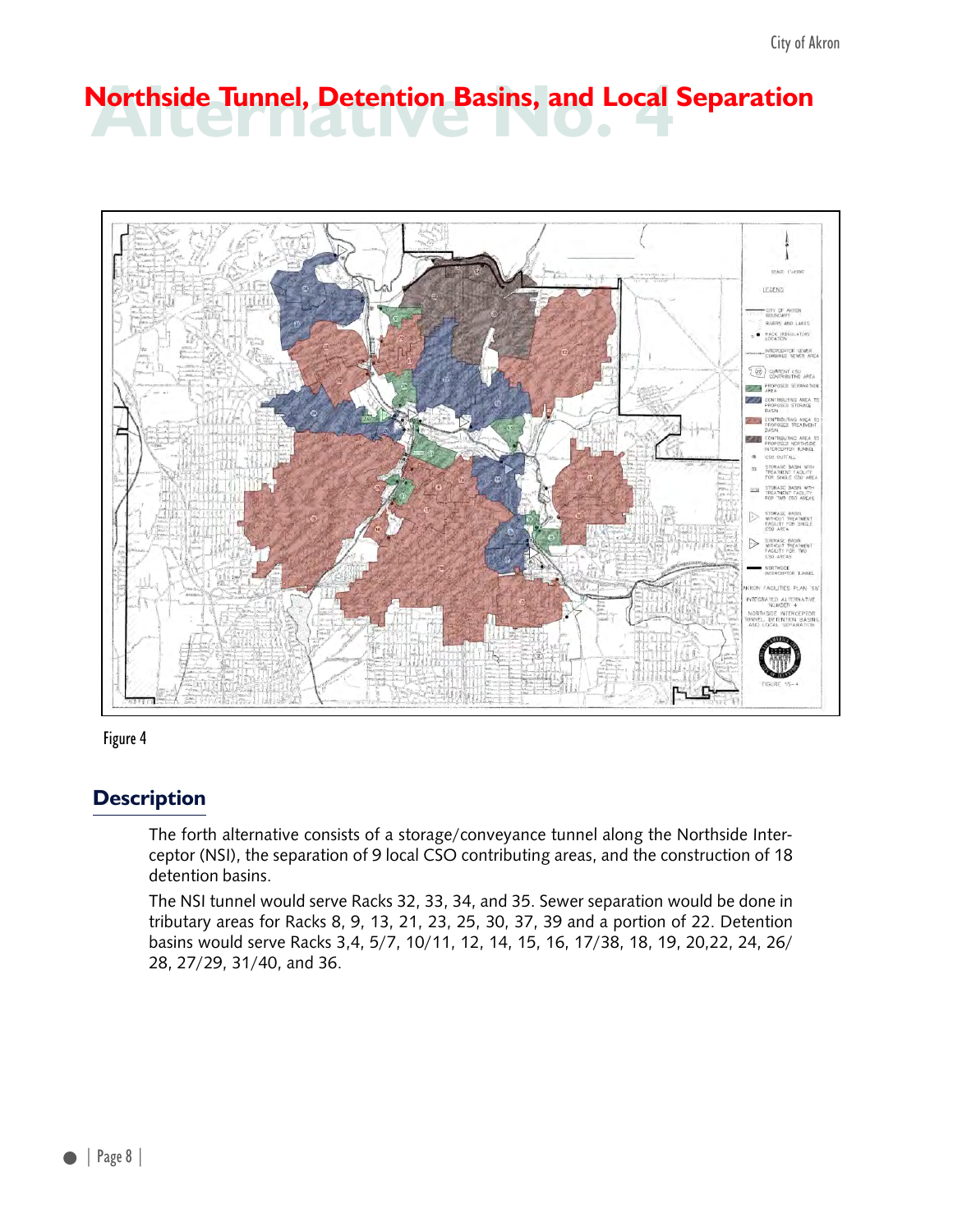Benefits from the simulated modeling results can be seen in the table below:

### **Alternative #4 - 1994 Annual Measures of Benefit**

| <b>Technology/Location</b>        | Events $(\#)$     | <b>Bypass Hours</b> | <b>CBOD Load (lbs.)</b> |
|-----------------------------------|-------------------|---------------------|-------------------------|
| <b>Basins</b>                     | 105               | 161                 | 226,570                 |
| <b>NSI Tunnel</b>                 |                   | 19                  | 15,076                  |
| <b>OCI</b> Tunnel                 |                   |                     |                         |
| Separation                        | 0                 | 0                   | 0                       |
| <b>Additional Storm</b>           |                   |                     | 17,919                  |
| <b>Basin 31/40</b>                | $4$ to 17         | 97 to 166           | 90,833 to 168,560       |
| <b>Total in Collection System</b> | <b>116 to 129</b> | 277 to 346          | 350,398 to 428,065      |
| <b>WPCS Bypass</b>                | $-50$             | $-684$              | 425, 140 to 496, 300    |

### **Costs**

Costs associated with this alternative are:

| $\bullet$ Capital: | \$111 million  |
|--------------------|----------------|
| • Annual $O\&M$ :  | $$2.2$ million |
| • Present Worth:   | $$145$ million |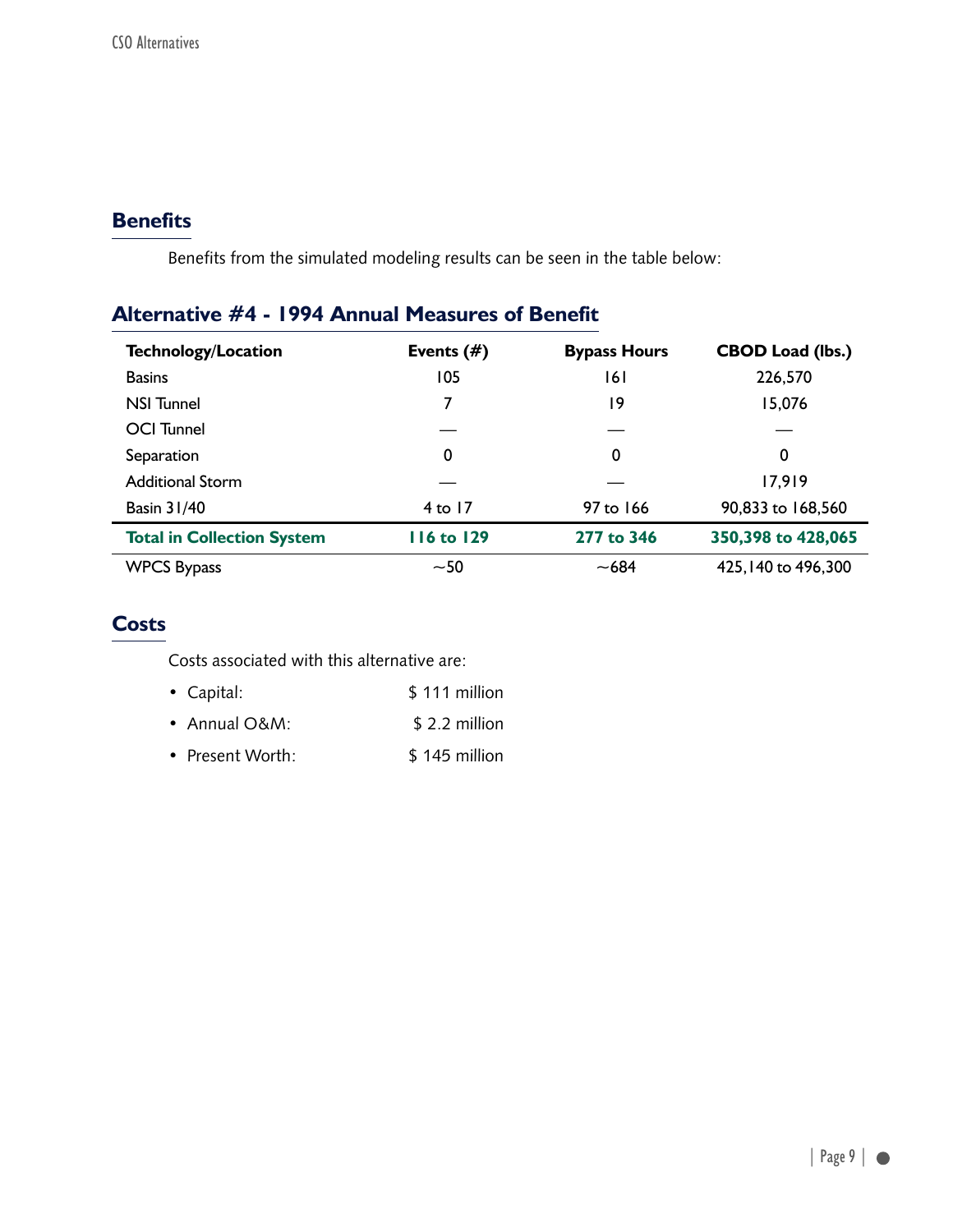# **Detention Basins and Local Separation**





### **Description**

The fifth integrated alternative consisted of sewer separation in 9 CSO contributing basins and the construction of 22 detention basins for the remaining 27 racks. While the separation would be accomplished for Racks 8, 9, 13, 21, 23, 25, 30, 37, 39 and a portion of 22, detention basins would be constructed for the remaining racks for this alternative.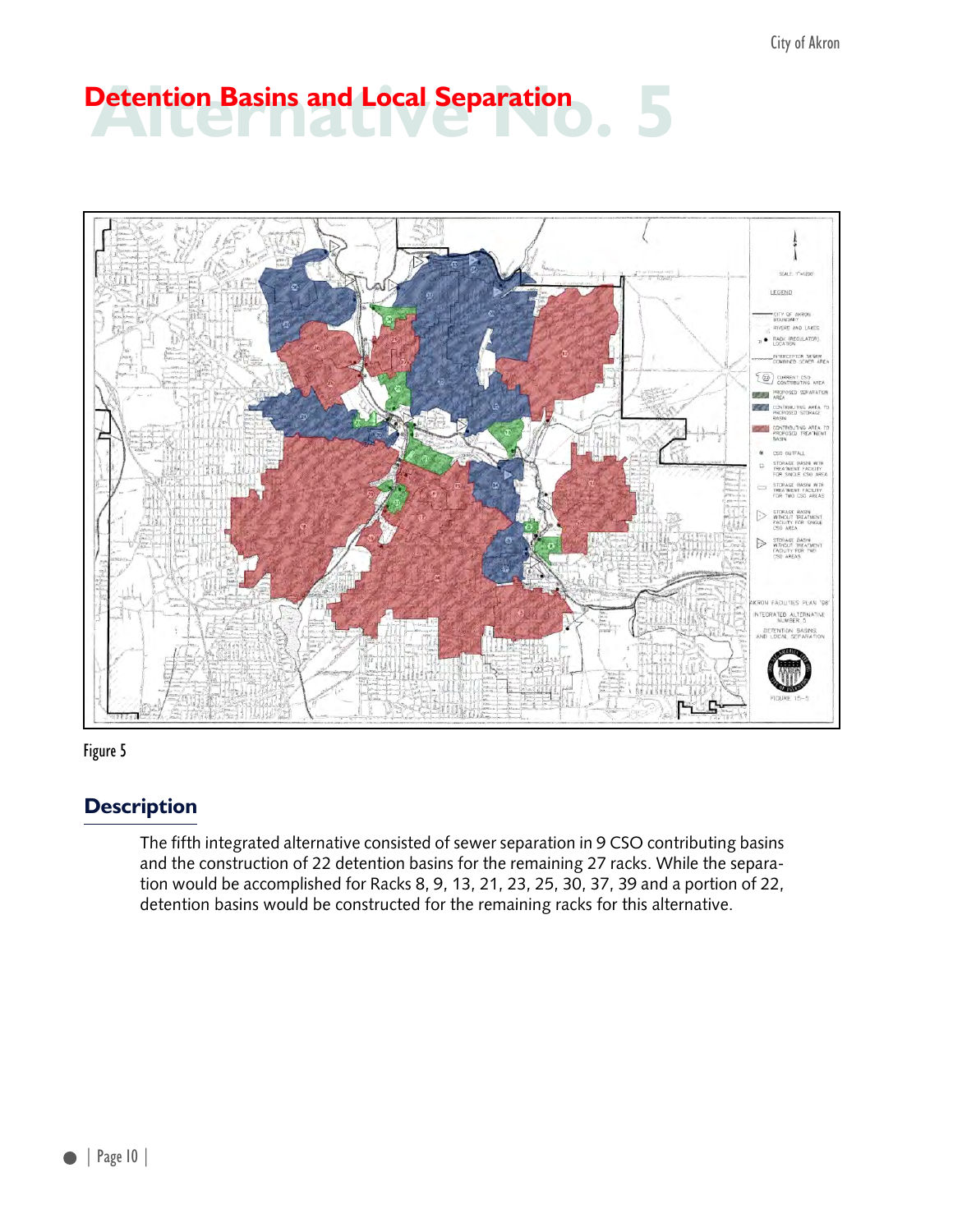Table below shows the benefit related to this alternative for comparison with other four alternatives.

### **Alternative #5 - 1994 Annual Measures of Benefit**

| <b>Technology/Location</b>        | Events $(\#)$ | <b>Bypass Hours</b> | <b>CBOD Load (lbs.)</b> |
|-----------------------------------|---------------|---------------------|-------------------------|
| <b>Basins</b>                     | 128           | 240                 | 232,149                 |
| <b>NSI Tunnel</b>                 |               |                     |                         |
| <b>OCI</b> Tunnel                 |               |                     |                         |
| Separation                        | 0             | 0                   | 0                       |
| <b>Additional Storm</b>           |               |                     | 17,919                  |
| <b>Basin 31/40</b>                | 17            | 166                 | 168,560                 |
| <b>Total in Collection System</b> | 145           | 406                 | 418,628                 |
| <b>WPCS Bypass</b>                | 49            | 685                 | 496,300                 |

### **Costs**

The estimated costs for this alternative was:

| • Capital:        | \$90 million   |
|-------------------|----------------|
| • Annual $O\&M$ : | $$2.2$ million |
| • Present Worth:  | $$121$ million |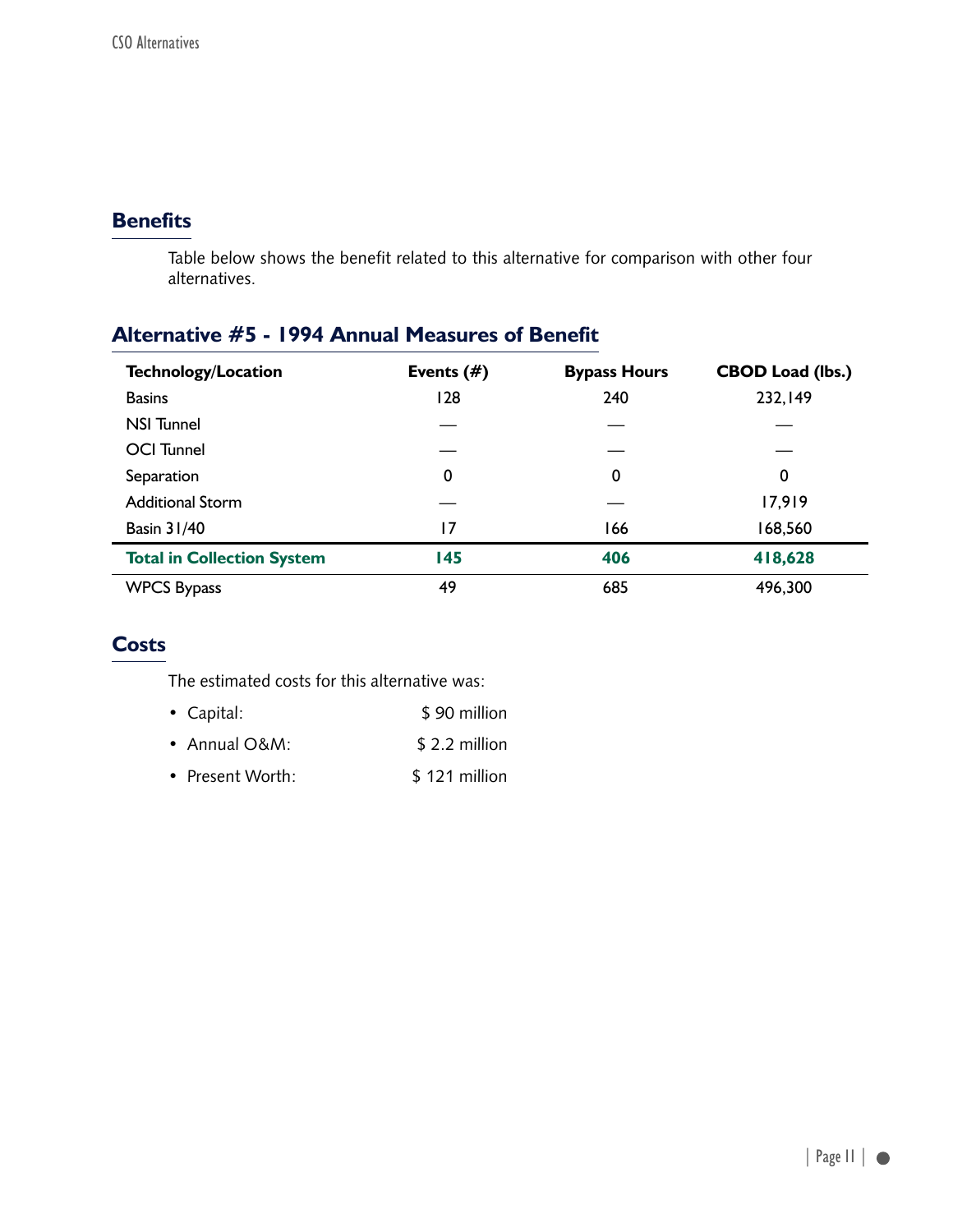## **The Evaluation Methodology**

Making a decision involves considering a number of alternatives or options that can best satisfy an objective or goal. This can be accomplished by comparing the alternatives against one another with respect to a set of criteria. The alternative that rates the highest becomes the preferred alternative when this comparison is made.

For the City of Akron, the project team used a computerized statistical method called the Multiple Attribute Analysis Technique to evaluate the five alternatives prepared for the Long Term CSO Control Plan. A brief sum-



mary of this evaluation methodology is described in the following paragraphs.

Making a decision for selection of a CSO alternative required comparing the five alternatives. The project team established a set of rating "criteria" to compare the alternatives. For the Akron CSO alternatives, the CSO project team including the City staff and consultants selected the following seven criteria:

- 1. Storm Water Impacts 5. Public Acceptance
- 2. Water Quality Improvements 6. Community Improvements
- 3. Operation and Maintenance 7. Construction Issues
- 4. Costs
- 
- 
- 

Once the rating criteria were established, the City staff and consulting team defined one or more measurements for each criterion. The engineering analysis performed during the City of Akron CSO planning effort was used to calculate and obtain the values for these measurements. The project team conducted additional analysis where measurements were not readily available.

Finally, the project team and the Technical Advisory Group (consisting of selected community officials, business and community stakeholders, Ohio EPA representatives, and environmental groups) weighted each criteria to account for higher or lower importance assigned to the criteria. The Technical Advisory Group also weighted the measurements assigned to each criterion in a similar manner.

After four iterations with the Technical Advisory Group, a consensus was reached and the project team finalized a hierarchy tree for the evaluation and rating of alternatives shown in Figure 6.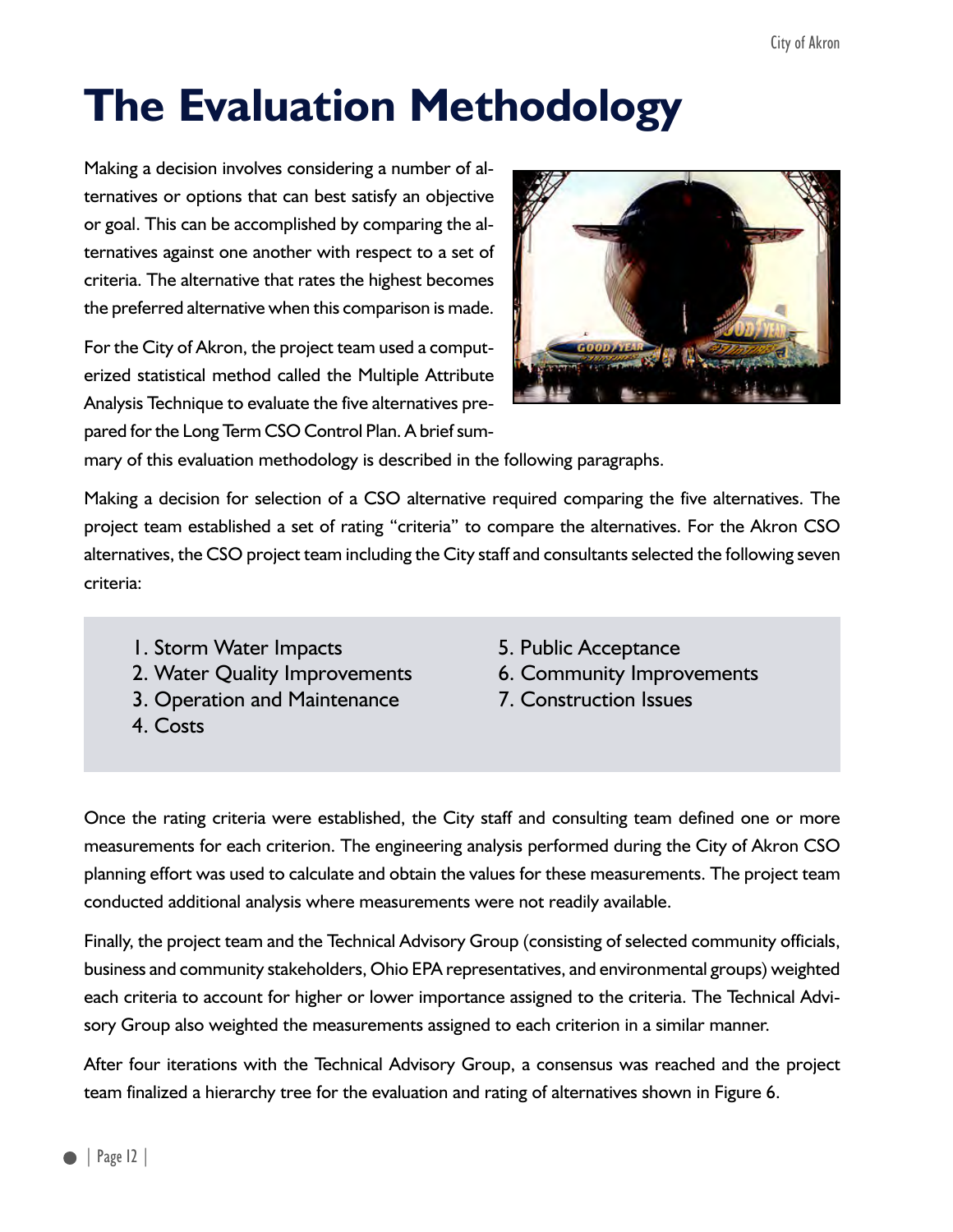

Figure 6 - Hierarchy Tree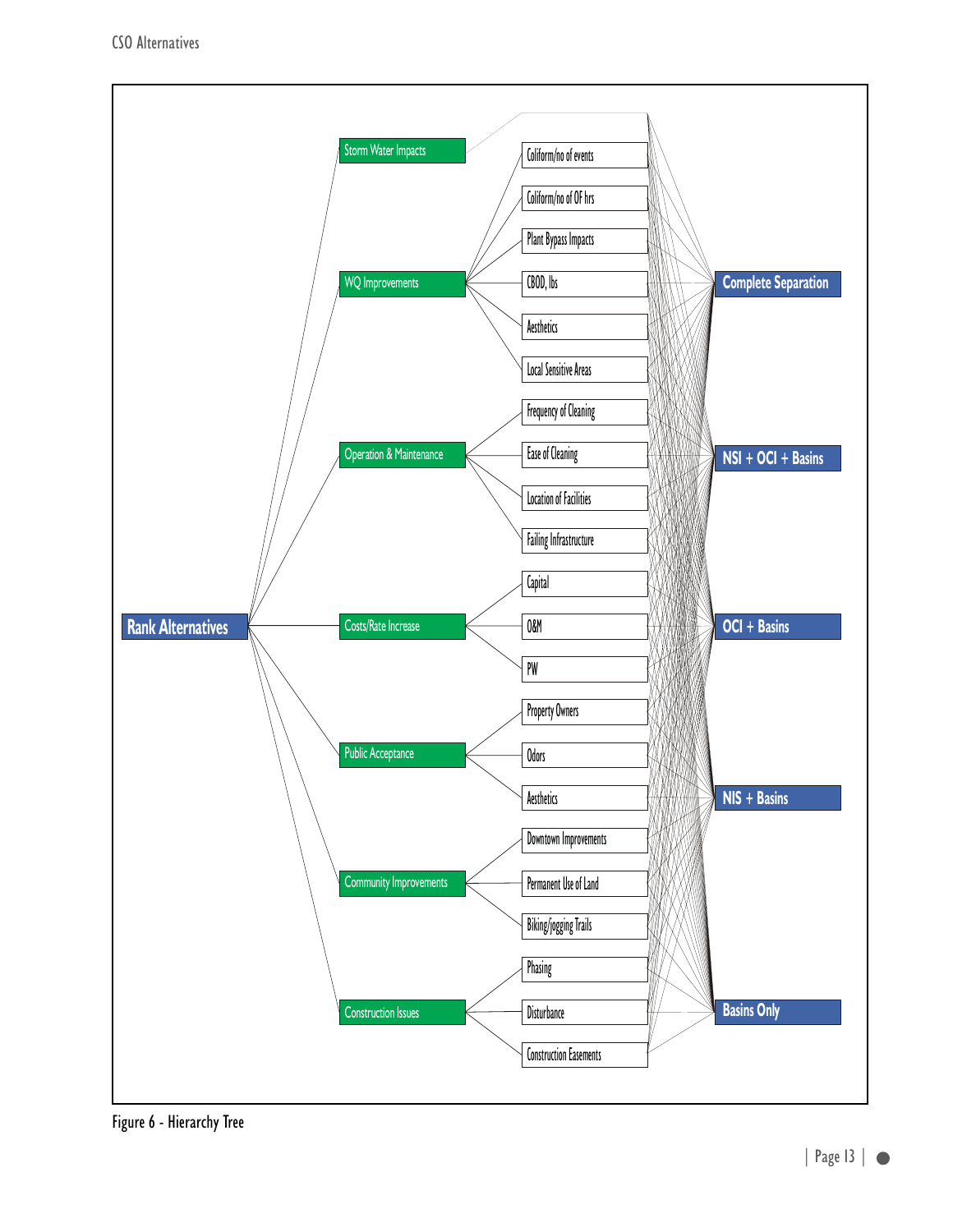The table below presents the criteria and the selected weights for each of the criteria. The weights were from 1 to 4 with 4 being the most significant. Storm water impacts, water quality improvements, and public acceptance were weighed equal (3) while the cost was considered most important (4). Community improvements were next (2.5) and construction issues and operation and maintenance were rated lowest (1).

| <b>Criteria</b>            | <b>Weights</b> |
|----------------------------|----------------|
| Storm water impacts        | 3              |
| Water quality improvements | 3              |
| Operation and maintenance  |                |
| Costs                      | 4              |
| Public acceptance          | 3              |
| Community improvements     | 2.5            |
| <b>Construction issues</b> |                |

The Technical Advisory Group also weighted the measurements for each criterion as shown in Table 6:

| <b>Criteria</b>                   | <b>Measurements</b>                                                                                                                                    | <b>Weights</b>                          |
|-----------------------------------|--------------------------------------------------------------------------------------------------------------------------------------------------------|-----------------------------------------|
| <b>Storm water impacts</b>        | <b>Stormwater Pollutant Loads</b>                                                                                                                      | 3                                       |
| <b>Water quality improvements</b> | Coliform/no. of events<br>Coliform/no. of overflow hours<br>Plant bypass impacts<br>CBOD, lbs.<br><b>Aesthetics</b><br>Impact on local sensitive areas | 3<br>4<br>$\overline{2}$<br>5<br>4<br>5 |
| <b>Operation and maintenance</b>  | Frequency of cleaning<br>Ease of cleaning<br>Location of facilities<br>Improvement of failing infrastructure                                           | 3<br>5                                  |
| Costs                             | Capital<br><b>O&amp;M</b><br><b>Present worth</b>                                                                                                      | 4<br>3<br>$\overline{2}$                |
| <b>Public acceptance</b>          | Property owners<br>Odors<br><b>Aesthetics</b>                                                                                                          | 3<br>4<br>$\overline{2}$                |
| <b>Community improvements</b>     | Downtown improvements<br>Permanent use of land<br><b>Bike/jogging trails</b>                                                                           | 3<br>$\overline{2}$<br>5                |
| <b>Construction issues</b>        | Phasing<br><b>Disturbance</b><br><b>Construction easements</b>                                                                                         | 3<br>4<br>$\overline{2}$                |

#### **Table 6 Assigned Weights for Measurements**

Note: Scale from 1 to 5 with 5 being the most significant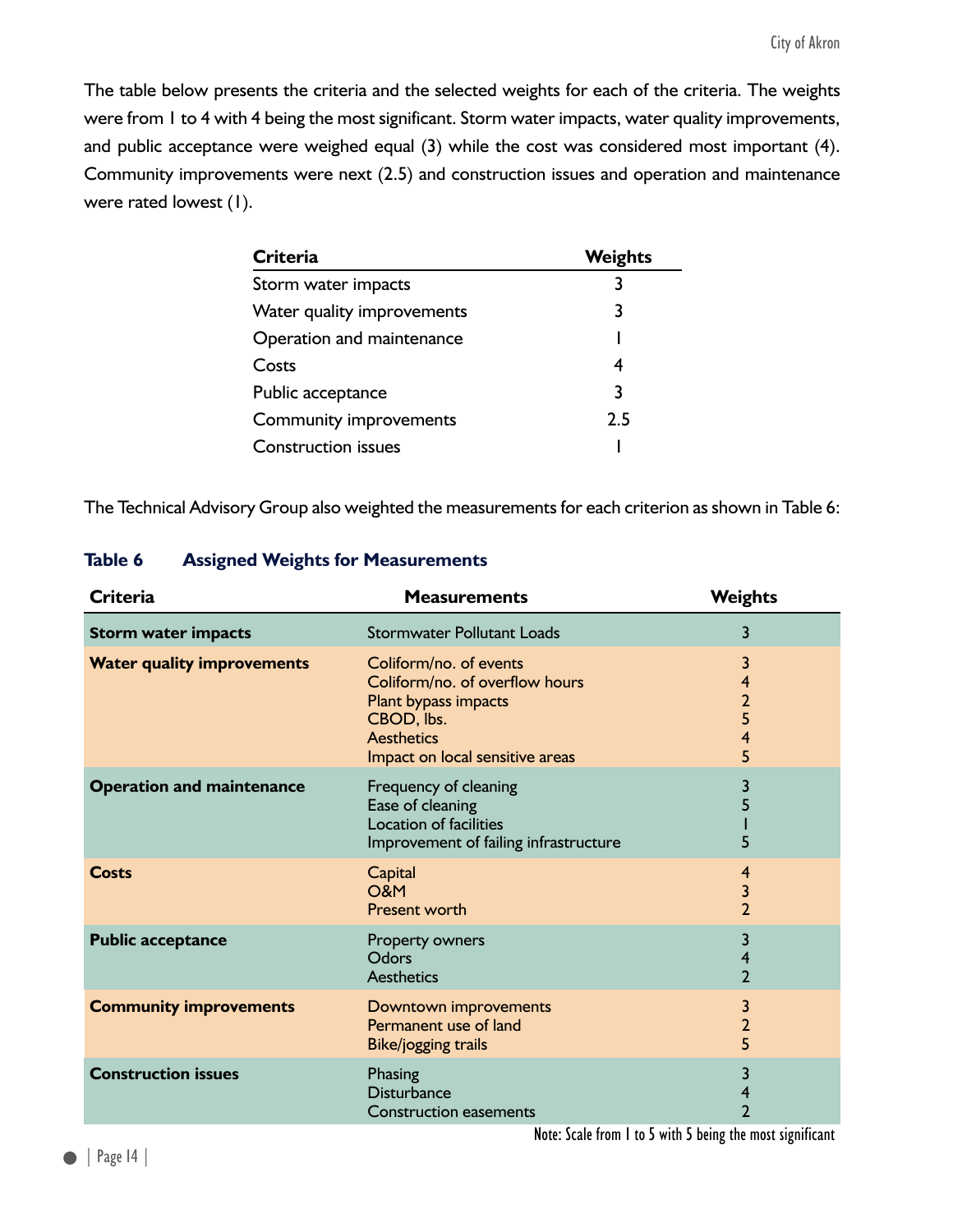Table 7 shows the measurements input into the decision model for this Multiple-attribute Analysis Technique method from the CSO planning reports based on the five alternatives. The objective measurements are marked with an asterisk. These values were determined from previous reports.

| <b>Criteria</b>                             | <b>Measurements</b>                       | Alter. I<br><b>Complete</b><br><b>Separation</b> | Alter. 2<br>$NSI+OCI+$<br><b>Basins</b> | Alter. 3<br>$OCI +$<br><b>Basins</b> | Alter. 4<br>NSI +<br><b>Basins</b> | Alter. 5<br><b>Detention</b><br><b>Basins</b> |
|---------------------------------------------|-------------------------------------------|--------------------------------------------------|-----------------------------------------|--------------------------------------|------------------------------------|-----------------------------------------------|
|                                             |                                           |                                                  |                                         |                                      |                                    |                                               |
| <b>Storm water impacts</b>                  | Stormwater Pollutant Loads (1,000s lbs.)* | 370.0                                            | 16.0                                    | 16.0                                 | 18.0                               | 18.0                                          |
| <b>Water Quality</b><br><b>Improvements</b> | Coliform/no. of events*                   | 23.0                                             | 115.0                                   | 128.0                                | 129.0                              | 145.0                                         |
|                                             | Coliform/no. of hrs.*                     | 522.0                                            | 362.0                                   | 431.0                                | 383.0                              | 406.0                                         |
|                                             | Plant bypass impacts (1,000s lbs.)*       | 260.0                                            | 420.0                                   | 490.0                                | 490.0                              | 490.0                                         |
|                                             | CBOD, lbs. (1,000s lbs.)*                 | 540.0                                            | 320.0                                   | 400.0                                | 430.0                              | 420.0                                         |
|                                             | Aesthetics                                | 3.0                                              | 3.0                                     | 3.0                                  | 3.0                                | 3.0                                           |
|                                             | Local sensitive areas                     | 3.0                                              | 3.0                                     | 3.0                                  | 3.0                                | 3.0                                           |
| <b>Operation and</b><br><b>Maintenance</b>  | Frequency of cleaning                     | 1.0                                              | 11.0                                    | 15.0                                 | 17.0                               | 21.0                                          |
|                                             | Ease of cleaning                          | 4.0                                              | 3.0                                     | 2.0                                  | 2.0                                | 1.0                                           |
|                                             | Location of facilities                    | 4.0                                              | 3.0                                     | 2.0                                  | 2.0                                | 1.0                                           |
|                                             | Failing infrastructure                    | 3.0                                              | 2.0                                     | 1.5                                  | 1.5                                | 1.0                                           |
| <b>Costs</b>                                | Capital (mil. \$)*                        | 998.0                                            | 175.0                                   | 153.0                                | 111.0                              | 90.0                                          |
|                                             | $O & M (mil. $)*$                         | 1.2                                              | $\mathsf{I}$ .4                         | $\overline{1.3}$                     | 2.2                                | 2.2                                           |
|                                             | PW (mil. $\frac{1}{2}$ )*                 | 869.0                                            | 188.0                                   | 164.0                                | 145.0                              | 121.0                                         |
| <b>Public</b><br>Acceptance                 | Property owners                           | 1.0                                              | 2.0                                     | 2.0                                  | 2.0                                | 1.0                                           |
|                                             | Odors                                     | 4.0                                              | 3.0                                     | 2.0                                  | 2.0                                | 1.0                                           |
|                                             | Aesthetics                                | 4.0                                              | 3.0                                     | 2.0                                  | 2.0                                | 2.0                                           |
| <b>Water Quality</b><br><b>Improvements</b> | Downtown improvements                     | 3.0                                              | 2.0                                     | 3.0                                  | 2.0                                | 1.0                                           |
|                                             | Permanent use of land                     | 3.0                                              | 3.0                                     | 2.0                                  | 2.0                                | 1.0                                           |
|                                             | Bike/jogging trails                       | 2.0                                              | 3.0                                     | 2.0                                  | 2.0                                | 1.0                                           |
| <b>Construction Issues</b>                  | Phasing                                   | 3.0                                              | 1.0                                     | 2.0                                  | 2.0                                | 3.0                                           |
|                                             | Disturbance                               | 1.0                                              | 3.0                                     | 2.5                                  | 2.5                                | 2.0                                           |
|                                             | Construction easements                    | 1.0                                              | 3.0                                     | 3.0                                  | 3.0                                | 3.0                                           |

#### **Table 7 Values of Measurements Used in the Evaluation Analysis**

**\* Objective measurement values**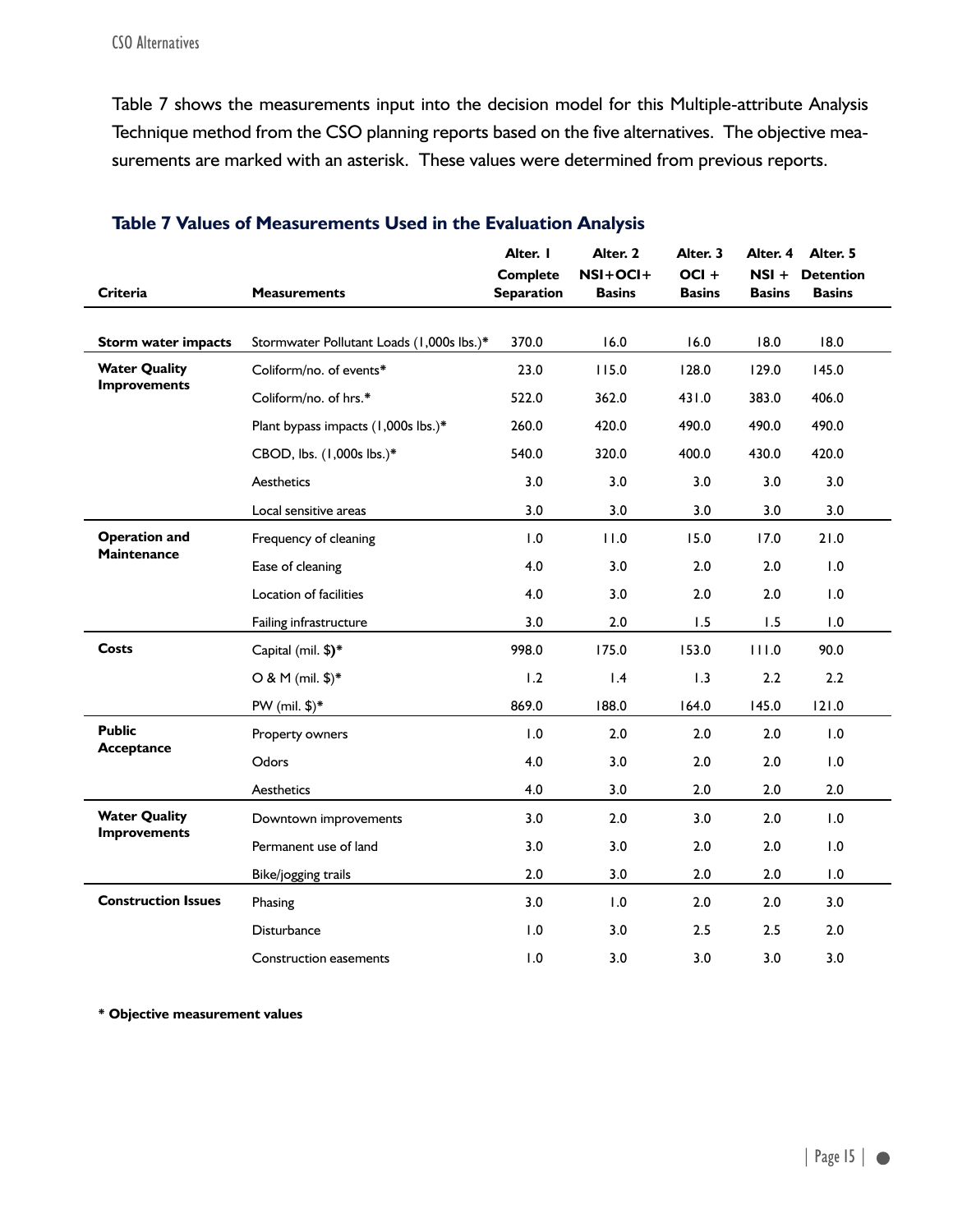## **Results of the Evaluation Analysis**

The results of the analysis are shown in Figure 7 where all five alternatives are rated between 0 and 1. Alternative No. 2 rated the highest with a score of 0.679. This score indicates that even if the weights of the criteria measurements were modified, Alternative 2 would be the highest rated 67.9% of the time. This alternative is combination of two storage conveyance tunnels (NSI and OCI), sewer separation in 7 CSO contributing areas, and 11 detention basins. Alternative No.1, System-Wide Sewer Separation is rated lowest. The remaining three alternatives are shown to be in between the two.



With the measurements calculated and weighting factors assigned, a spreadsheet matrix was prepared that combined all of these values into a single final rating score for each alternative. All values were normalized between zero and one, with one being the best.



Figure 7 - Rating of Alternatives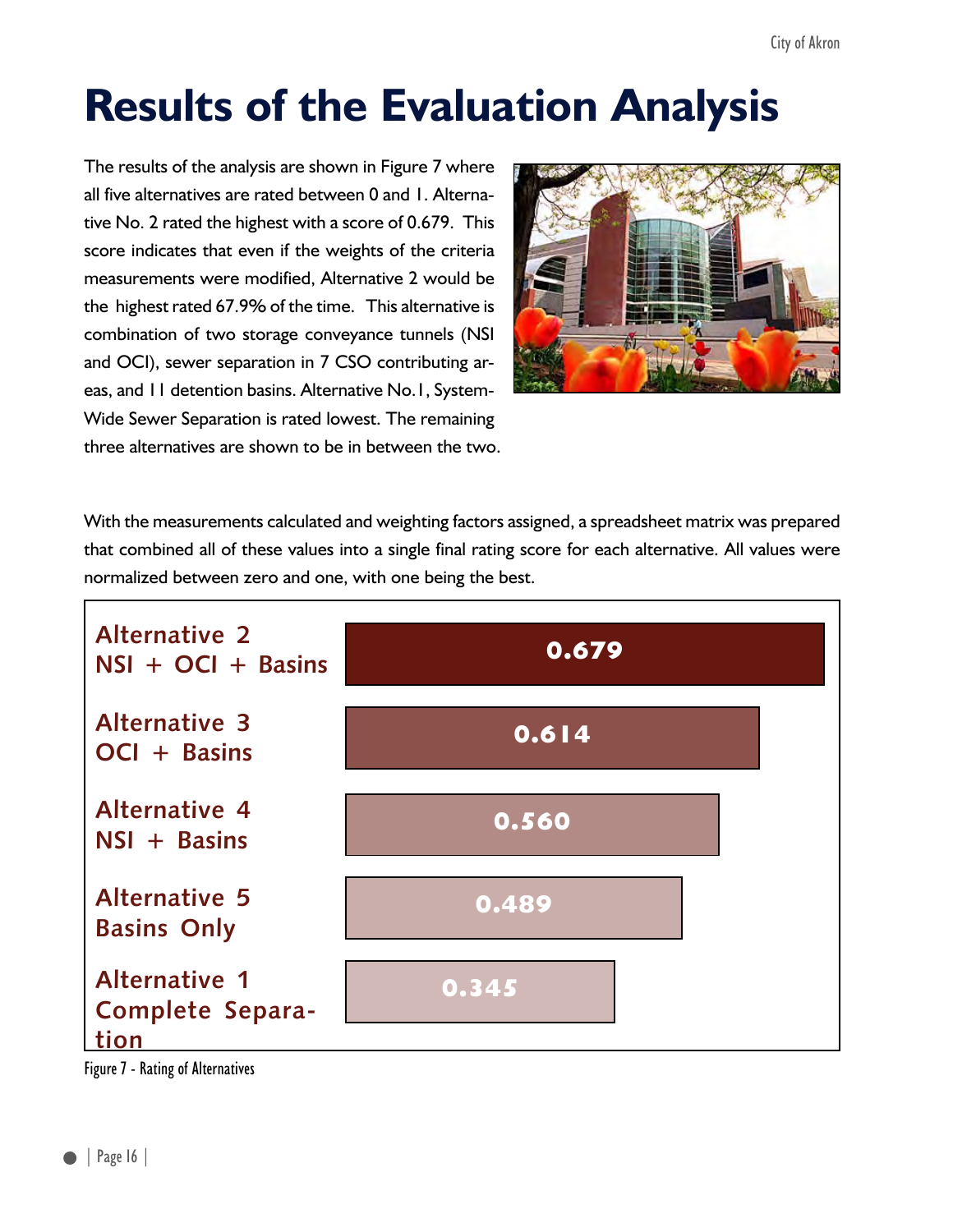### **Contribution by Criteria**

In any decision, some criteria contribute more towards the results than others do. Contribution by criteria in the rating of Akron alternatives is shown in Figure 8. The figure shows which criteria made the most contribution and which made the least in ranking of alternatives.

Figure 8 shows histograms of the accumulated values of the alternatives, broken down by the contribution (shown as a color-coded strip) of the five most significant criteria selected to evaluate the alternatives. The accumulated values are the decision scores. The height of each strip indicates its contribution. For example, the capital cost of Sewer Separation Alternative No.1 is the highest (\$ 998 million) and is indicated by the shortest strip as compared to other alternative histograms. Larger strips indicate greater benefits.



Figure 8 - Contributions by Criteria for Alternative Rating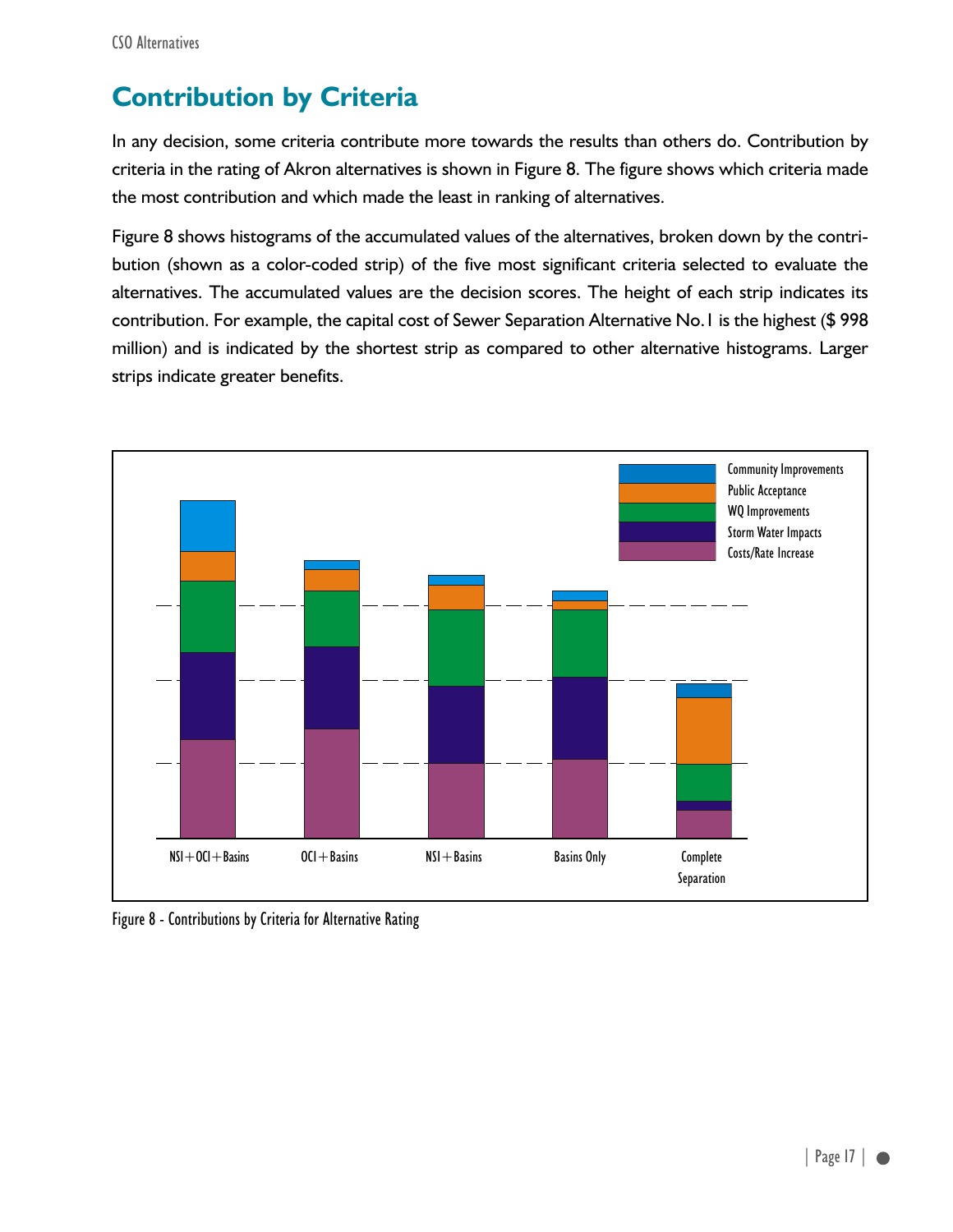### **Sensitivity of Assigned Weights**

Another way to analyze these results is to look at the sensitivity of the assigned weights for each criterion. Figure 9 tests how sensitive the results are to changes in weights. Figure 9 shows this sensitivity for cost which were the criteria with the greatest weight value, similar sensitivity diagrams can be shown for all other criteria.

The vertical axis in Figure 9 represents the decision score and the horizontal axis represents the range of values over which the weight of the criteria is varied. The red vertical line shows the current assigned value (0.25) while the sloping lines in different colors represent the alternatives.

At this weight the selected alternative is Alternative No. 2. However, if the weight of the Cost Criteria was increased to greater than 0.8, the preferred alternative would be No. 3 as shown by the dotted vertical line. The figure indicates that Alternative No. 2 is the preferred alternative over the wide range of weights between 0 – 0.7.



Figure 9 - Sensitivity of Alternatives' Decision Scores to Weights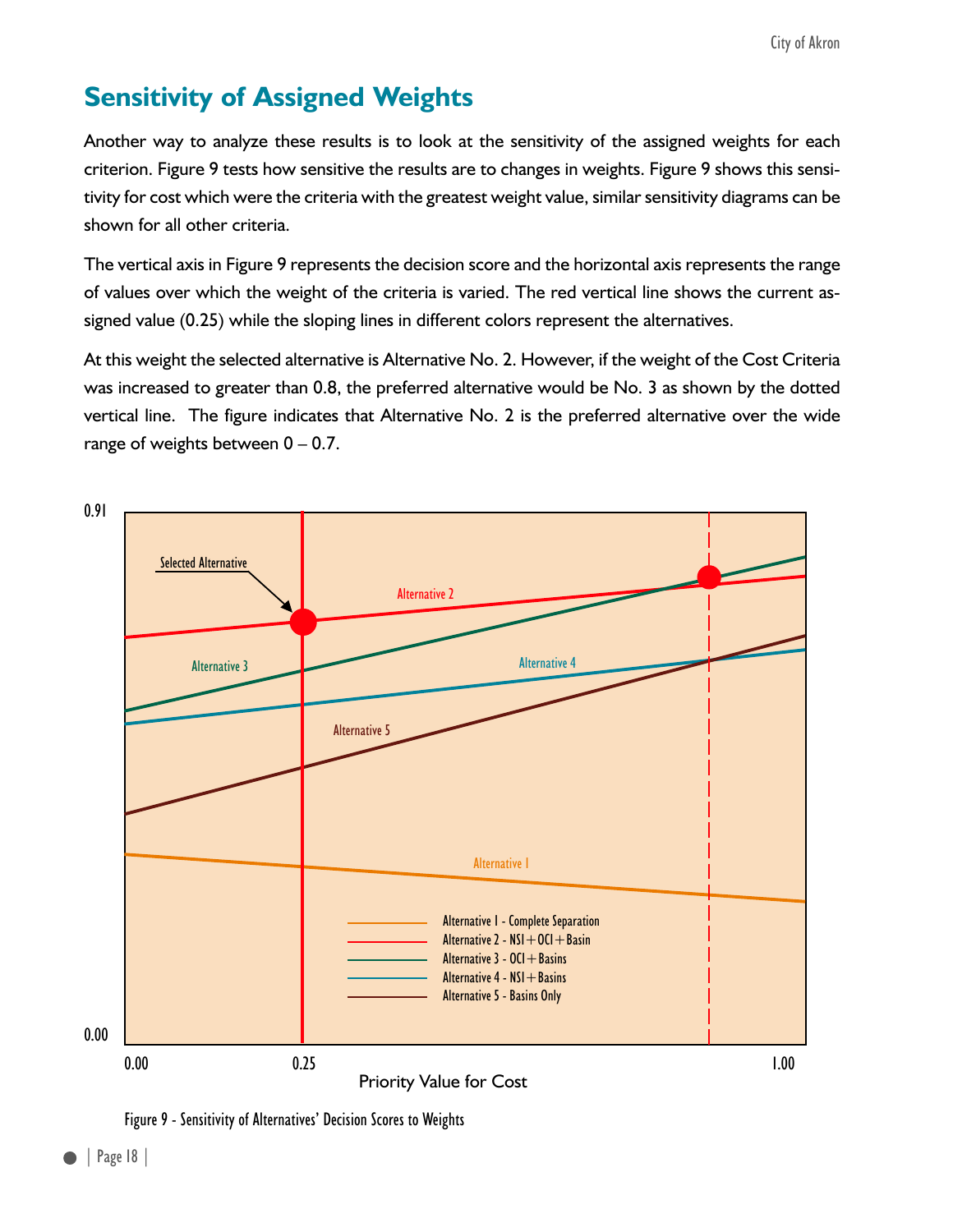### **Conclusion**

Based on the discussions with the City of Akron staff, the Technical Advisory Group and the measurements obtained from the City CSO Planning Reports, as indicated in Figures 7 and 8, the preferred alternative is Alternative No. 2. This alternative is a combination of storage/conveyance tunnels, sewer separation in 7 CSO contributing areas, and 11 detention basins.

The Ohio Canal Interceptor (OCI) Tunnel would serve Racks 4, 16, 17, 18, 19, 20, 23, 24, 37, 38, a portion of 21 and the Northside (NSI) Tunnel would serve Racks 32, 33, 34, and 35. Sewer separation would be performed in areas tributary to Racks 8, 9, 13, 25, 30, 39, and a portion of 21. Detention basins would be constructed for Racks 3, 5/7, 10/11, 12, 14, 15, 22, 26/28, 29/27, 31/40, and 36.